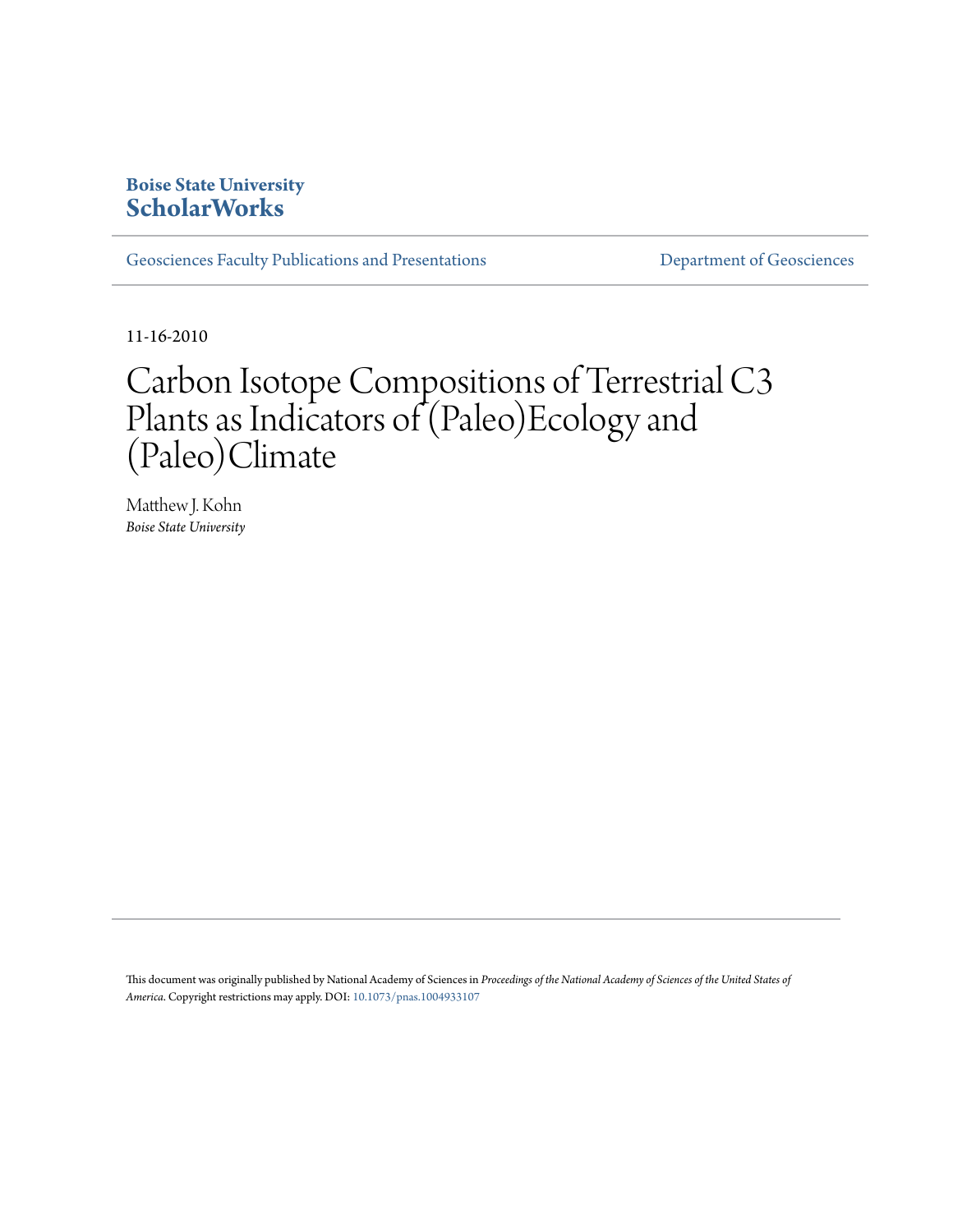## Carbon isotope compositions of terrestrial C3 plants as indicators of (paleo)ecology and (paleo)climate

#### Matthew J. Kohn<sup>1</sup>

Department of Geosciences, Boise State University, Boise, ID 83725

Edited by Mark H. Thiemens, University of California, San Diego, La Jolla, CA, and approved September 24, 2010 (received for review April 11, 2010)

Results

A broad compilation of modern carbon isotope compositions in all C3 plant types shows a monotonic increase in  $\delta^{13}$ C with decreasing mean annual precipitation (MAP) that differs from previous models. Corrections for temperature, altitude, or latitude are smaller than previously estimated. As corrected for altitude, latitude, and the  $\delta^{13}$ C of atmospheric CO<sub>2</sub>, these data permit refined interpretation of MAP, paleodiet, and paleoecology of ecosystems dominated by C3 plants, either prior to 7–8 million years ago (Ma), or more recently at mid- to high latitudes. Twenty-nine published paleontological studies suggest preservational or scientific bias toward dry ecosystems, although wet ecosystems are also represented. Unambiguous isotopic evidence for C4 plants is lacking prior to 7–8 Ma, and hominid ecosystems at 4.4 Ma show no isotopic evidence for dense forests. Consideration of global plant biomass indicates that average  $\delta^{13}$ C of C3 plants is commonly overestimated by approximately 2‰.

aridity ∣ carbon cycle ∣ closed canopy ∣ paleoprecipitation

Plants exhibiting C3 photosynthesis have dominated the history<br>of terrestrial vecessity of terrestrial vegetation, as CAM plants occupy only a small percentage of typical ecosystems (e.g., 1), and C4 plants became abundant in grasslands only within the last 7–8 million years (2). C3 plants exhibit a large range of carbon isotope compositions (−20 to −37‰, V-PDB; Fig. 1), generally reflecting a physiological response to aridity (anomalously high  $\delta^{13}$ C) and a combination of low light levels plus leaf litter recycling (anomalously low  $\delta^{13}$ C; 3). Past studies have conflicted on the dependence of  $\delta^{13}$ C on mean annual precipitation (MAP). Most studies support a negative correlation (e.g., 4), but some have reported no correlation (5) or even a positive correlation (6).

This study explores carbon isotope systematics of C3 plants through a comprehensive compilation of literature data, minimizing local differences that have given rise to disparate interpretations. This work directly benefits paleodietary and paleoecological studies by providing estimates of MAP in ancient environments as well as clearer boundaries for identifying the understory of closed-canopy forests and the contribution of non-C3 plants to diet, which is used to gain insights into C4 origins (2). The new compilation also helps refine models of the modern carbon cycle by providing a better estimate of global C3  $\delta^{13}$ C values (7). The present analysis differs from a recent investigation of correlations between tree + shrub  $\delta^{13}$ C and MAP or plant functional type (8) in that it is several times larger on a site-by-site basis, spans the full range of plant growth forms (including trees, bushes, grasses, and herbs), averages data from each site to minimize sampling bias (4), and regresses an arguably more appropriate function to the data. Selection criteria of climate and isotopic data also differ slightly. This broader approach of considering all C3 plants and averaging compositions is important when evaluating herbivore paleodiets, which are not restricted to trees, and further reveals significant differences in modeled compositions at low MAP and in the estimated effect of altitude and latitude. A simple function allows MAP to be estimated from  $\delta^{13}$ C of fossil bone collagen and tooth enamel and used for inferring terrestrial climate change. Past studies of dietary ecology and global C3 plant  $\delta^{13}$ C values further indicate an analytical bias toward dry ecosystems.

Data. The dataset, provided in [Dataset S1,](http://www.pnas.org/lookup/suppl/doi:10.1073/pnas.1004933107/-/DCSupplemental/SD01.xls) encompasses all types of C3 plants, including trees, shrubs, herbs, and grasses from approximately 570 individual sites, and spans ranges of MAP, mean annual temperature (MAT), altitude, and latitude of 1 to 3;700 mm∕yr, −13.5 to 28.4 °C, −391 to 4,900 m, and 54.9°S to 69.5°N. This dataset is ca. six times larger than any previous analysis of C3 isotopic systematics and covers more types of C3 plants.

**C3 Data Distributions.** For the global C3  $\delta^{13}$ C dataset, a histogram of corresponding MAP values (Fig. 1A) demonstrates research bias toward dry ecosystems (high  $\delta^{13}$ C) and tropical rain forests (low  $\delta^{13}$ C). Thus the histogram of  $\delta^{13}$ C values, which shows the well-known range from -20 to -37‰ (Fig. 1B), is broader than expected for global C3 biomass. Values above −23‰ are almost completely restricted to the Atacama Desert (9), the driest desert on Earth, and to Pinus in dry settings (10). Values below −31.5‰ reflect canopy effects in low-light tropical forests. The compilation from O'Leary (11; downward corrected by −0.25‰ for fossil fuel burning) and from this study average about −27.25‰ and −27.0‰, respectively, omitting understory analyses below −31.5‰.

Correlation of MAP with  $\delta^{13}$ C. Carbon isotope compositions exhibit a systematic change over the range of MAP, excepting low  $\delta^{13}$ C values associated with the understory of dense forests (Figs. 1 and 2). High  $\delta^{13}$ C values (above  $-25.5\%$ ) are essentially restricted to environments with MAP < 500 mm∕yr. The trend noticeably "flattens" at high MAP, indicating nearly constant isotopic discrimination in wet environments. Other attempts to quantify this correlation have resulted in widely disparate results (Fig. 2), largely because they were based on limited datasets. The results of Stewart et al. (4) and Diefendorf et al. (8) most closely match the new compilation, but the Stewart et al. model deviates from observations at  $MAP > 1,000$  mm/yr, whereas the Diefendorf et al. model predicts unusually high  $\delta^{13}$ C values at low MAP (Fig. 2). The preferred equation for MAP as a function of  $\delta^{13}$ C is:

$$
\delta^{13}C(\%o, VPDB) = -10.29 + 1.90 \times 10^{-4} \text{ Altitude (m)}
$$
  
- 5.61 log<sub>10</sub>(MAP + 300, mm/yr)  
- 0.0124 Abs (latitude,°) [1]

or alternatively for Δ:

Author contributions: M.J.K. designed research, performed research, contributed new reagents/analytic tools, analyzed data, and wrote the paper.

The author declares no conflict of interest.

This article is a PNAS Direct Submission.

<sup>1</sup> E-mail: mattkohn@boisestate.edu.

This article contains supporting information online at [www.pnas.org/lookup/suppl/](http://www.pnas.org/lookup/suppl/doi:10.1073/pnas.1004933107/-/DCSupplemental) [doi:10.1073/pnas.1004933107/-/DCSupplemental.](http://www.pnas.org/lookup/suppl/doi:10.1073/pnas.1004933107/-/DCSupplemental)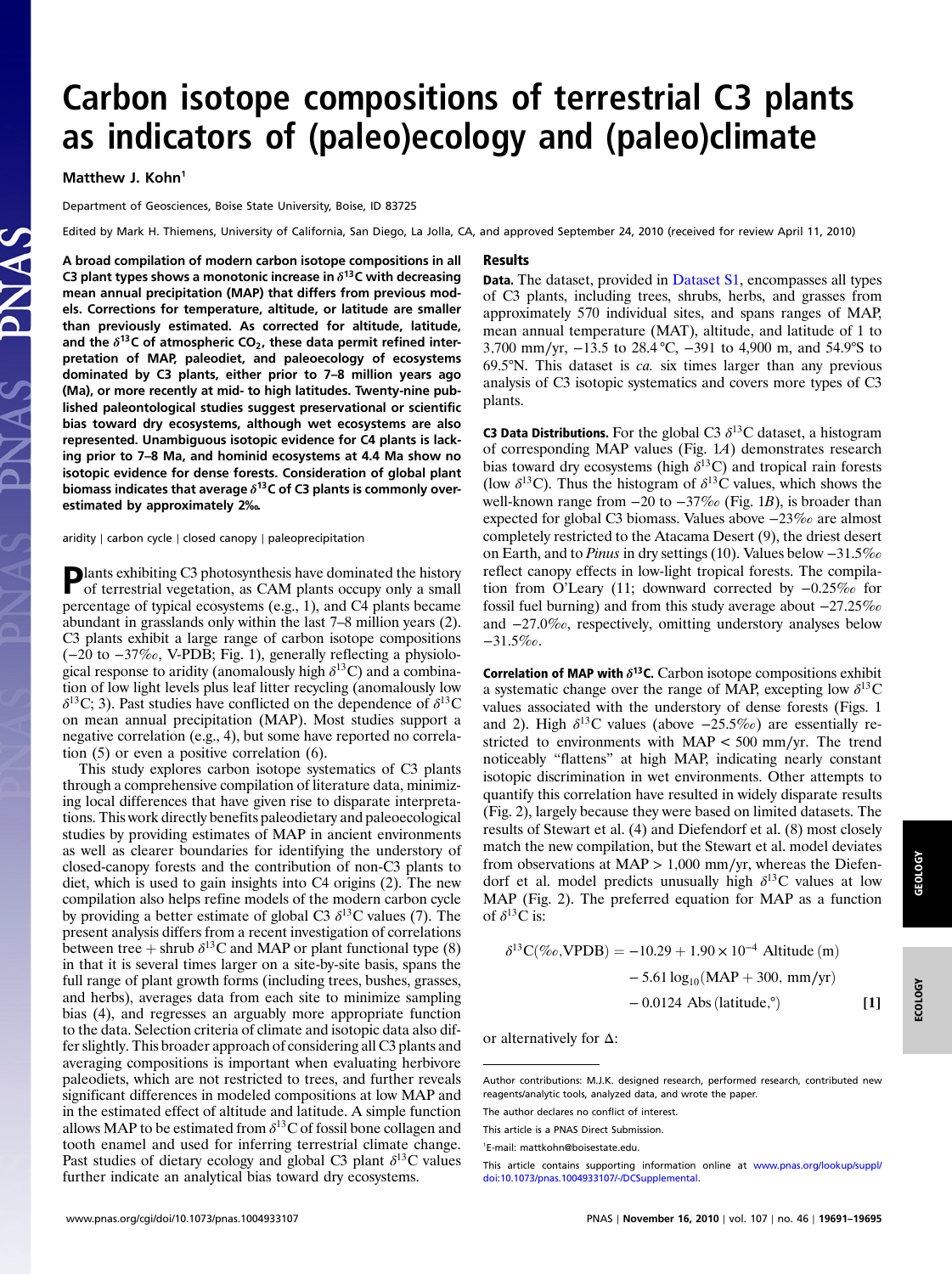

Fig. 1. (A) Histogram of MAP values for isotopically charact.erized C3 plants, showing emphasis on relatively arid ecosystems (MAP ≤ 500 mm∕yr) and tropical rainforests (spikes at MAP ~ 2,000, 3,000 mm/yr). (B) Histogram of δ<sup>13</sup>C values of modern C3 plants. Data compiled in this study average −27.0‰, excluding analyses from the understory of closed-canopy forests. Estimated global average composition, based on global trends in precipitation and vegetation, is approximately −28.5‰, significantly lower than typically assumed. An accurate average δ<sup>13</sup>C value for C3 plants is needed for accurate models of carbon fluxes, atmospheric CO<sub>2</sub> compositions, and soil organic matter. (C)  $\delta^{13}$ C values vs. MAP showing increasing  $\delta^{13}$ C with aridity. Data sources are listed in [SI Text](http://www.pnas.org/lookup/suppl/doi:10.1073/pnas.1004933107/-/DCSupplemental/pnas.1004933107_SI.pdf?targetid=STXT). White dots are average compositions of data from a large collection made in a single month during a wet year (35).

$$
\Delta(\%o, \text{VPDB}) = 2.01 - 1.98 \times 10^{-4} \text{ Altitude (m)}+ 5.88 \log_{10}(\text{MAP} + 300, \text{ mm/yr})+ 0.0129 \text{ Abs (latitude,}^{\circ})
$$
[2]

where:

$$
\Delta = \frac{\delta^{13} \text{C}_{\text{atm}} - \delta^{13} \text{C}_{\text{leaf}}}{1 + \delta^{13} \text{C}_{\text{leaf}} / 1000}
$$
 [3]

(3). Both regressions have an  $R^2$  of 0.59, a significant improvement over the functional form used by Diefendorf et al. (8;  $R^2 =$ 0.34, including their altitude and latitude coefficients). These equations allow evaluation of the effects of MAP, altitude, and latitude on  $\delta^{13}$ C values or  $\Delta$ , or alternatively estimation of MAP from altitude, latitude, and  $\delta^{13}$ C or  $\Delta$ . Note that the altitude coefficient is smaller by a factor of 3 to 5,000 than indicated in other studies (8, 12). Latitudinal effects have not been estimated for data that simultaneously account for altitude and MAP. Uncertainties of  $\pm 0.5\%$  in mean  $\delta^{13}$ C or  $\Delta$  propagate to uncertainties in MAP of as little as  $\pm 100$  mm/yr at MAP = 100–500 mm/yr, to  $±500$  mm/yr at MAP ~ 2,000 mm/yr.

#### Discussion

Average C3 Composition and Isotopic Bounds on C3  $\delta^{13}$ C. A commonly quoted "average" C3 composition ( $\delta^{13}C_{C3,ave}$ ) is −26 to −27‰ (e.g., 2, 13–15) similar to or slightly higher than compilation means (Fig. 1). Such high values, however, are strongly biased toward dry ecosystems (Fig. 1A). For example, the global  $\delta^{13}C_{C3,ave}$ , as estimated from Eq. 3 and distributions of plant biomass and precipitation, is approximately −28.5‰, or approximately 2‰ lower than commonly assumed. This low  $\delta^{13}$ C<sub>C3,ave</sub> mainly reflects the importance of equatorial and midlatitude northern hemisphere C3 biomass, which is less well represented in the literature. The  $\delta^{13}C_{C3,ave}$  value is important for models of carbon fluxes, atmospheric  $CO<sub>2</sub>$  compositions, and soil organic matter (e.g., 7, 15–17). Seasonal changes to  $\delta^{13}C_{\text{atm}}$  depend on C3–C4 biomass ratios and their compositions, and differences in modeled C3 biomass discrimination perturb predicted  $\delta^{13}$ C of atmospheric  $CO_2$  most strongly (16). The dataset and equations developed here could be used to test and calibrate these models. Considering that  $\delta^{13}C > -23\%$  is restricted to MAP < 10 mm∕yr, non-C3 vegetation (e.g., C4 plants, lichen, or CAM plants) or the genus Pinus in some settings, this value is recommended as a likely maximum for typical C3 plants. Likewise,  $\delta^{13}$ C < -31.5 is recommended as a cutoff indicating the understory of closed-canopy forests.

Paleoprecipitation Reconstructions. The regressed curve allows prediction of MAP from the average modern equivalent of diet composition ( $\delta^{13}C_{\text{dict,meq}}$ ), which can be estimated from fossil tooth or collagen  $\delta^{13}$ C values and  $\delta^{13}C_{\text{atm}}$  (see *[SI Text](http://www.pnas.org/lookup/suppl/doi:10.1073/pnas.1004933107/-/DCSupplemental/pnas.1004933107_SI.pdf?targetid=STXT)*). Most studies that inferred mixed C3-C4 ecosystems were omitted from consideration because obvious C4 consumption ( $\delta^{13}C_{\text{dict,meq}}$ ) values for individual species well above −22‰) would otherwise imply low or negative MAP. Corrections for  $\delta^{13}C_{\text{atm}}$  are key for predicting accurate C3 composition and MAP. For example, two high values for tooth enamel  $\delta^{13}$ C at approximately 15.5 Ma in East Africa (c. −8‰; 18) were interpreted as approximately 2‰ higher than the range of C3 compositions, requiring a C4 dietary component. A high  $\delta^{13}C_{\text{atm}}$  at that time (c. -5.25, or a 2.75‰ downward correction), however, implies  $\delta^{13}C_{\text{dict,meq}}$  of  $\sim$  − 24.8‰, well within the range of a pure C3 diet in dry ecosystems (Fig.  $1B$  and Fig. 3, " $m1$ "). Similarly large corrections apply to several other studies (19–21) and indicate wetter conditions than suggested by corrections for modern fossil fuel burning alone (c. −1.5‰ correction).

Results correlate generally with previous interpretations regarding "dry" vs. "wet" environments and with the possibility of alternative food sources. Few independent measures of MAP are available but include estimates of 300–700 mm∕yr for late Cenozoic Spain (22) vs. ∼500 mm∕yr (Fig. 3, "v"), approximately 1;200 mm∕yr for Paleocene-Eocene strata in Wyoming (23) vs. ~1,000 mm/yr (Fig. 3, "k"), and  $740 \pm 280$  mm/yr for Eocene-Oligocene strata in Nebraska (24) vs. approximately 200 mm∕yr (Fig. 3, "z"). In the latter case, only a few taxa were analyzed, probably compromising estimates of average compositions. Several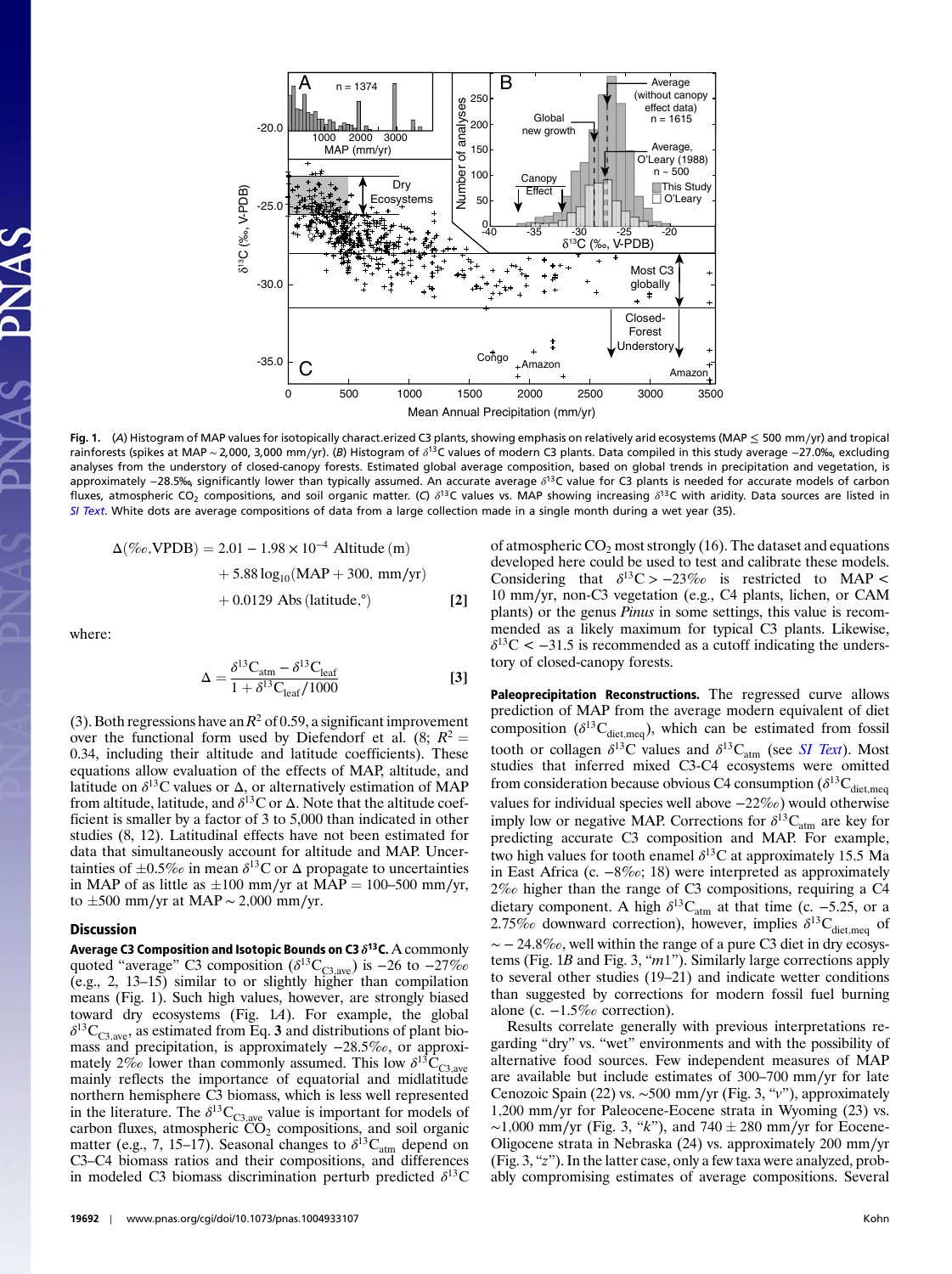

Fig. 2. (A) Averaged  $\delta^{13}$ C [\(Table S1](http://www.pnas.org/lookup/suppl/doi:10.1073/pnas.1004933107/-/DCSupplemental/pnas.1004933107_SI.pdf?targetid=ST1)) vs. MAP and models of carbon isotope compositions. Averaged data are provided for clarity; thin lines are published models; thick curve is preferred regression from this study. Solid portions of lines represent MAP range over which models were developed; dotted lines show extrapolations. D = Diefendorf et al. (8); G1 = Gouveia and Freitas (54); G2a,b = Guo and Xie (6); H = Hatté et al. (55); L1 = Leffler and Enquist (56); L2 = Liu et al. (57); M1 = Miller et al. (58); M2 = Macfarlane et al. (59); R = Roden et al. (60, averaged from two similar regressions); S = Song et al. (61); Y = Youfeng et al. (62). Original line of Stewart et al. (4) is best linear model, but deviates from data at large values of MAP; model of Diefendorf et al. (8) fits high MAP data but does not predict low MAP data well. (B) Carbon isotope residuals for a model that omits latitude and altitude, showing significant correlation with altitude. "D" indicates model of Diefendorf et al. (8). Inset shows raw δ<sup>13</sup>C values (uncorrected for any parameter) vs. altitude. (C) Carbon isotope residuals for a model that includes altitude but omits latitude, showing small but significant correlation. Inset shows raw  $\delta^{13}$ C values (uncorrected for any parameter) vs. latitude; high values centered at approximately 30° latitude reflect dry ecosystems on Earth. (D) Carbon isotope residuals for a model that includes latitude and altitude vs. MAT showing no significant trend. Inset shows raw  $\delta^{13}$ C values (uncorrected for any parameter) vs. MAT. Numbers are values for slopes, and errors are  $\pm 2\sigma$ . X-axes on insets are same as in encompassing panel.

other paleoenvironments were viewed as particularly wet, either from paleobotanical and paleofaunal observations or because of geographic location (20, 21, 25, 26). For three of these studies, estimates of average MAP for these localities exceed 2;000 mm∕yr. For data from the Eocene Arctic (21), the relatively high  $\delta^{13}$ C value results from the latitude correction, and a smaller correction would result in a higher estimated MAP. Only two studies have reported sufficiently low  $\delta^{13}$ C for any fossil species to indicate closed-canopy conditions (20, 27). Taxonomically extensive isotopic data do not directly support the conclusion that the early hominid Ardipithecus ramidus occupied a closed forest (28); the lowest inferred  $\delta^{13}C_{\text{dict,meq}}$  is approximately  $-30.5\%$ (for a colobine monkey), and the assumed isotopic boundary for closed-canopy forests  $\delta^{13}C_{\text{dict,meq}} = -27.8\%$  was unrealistically high. Overall most data from most studies appear to support low MAP, typically <800 mm∕yr, below mean global MAP between 60°S and 75°N (∼850 mm∕yr). This probably reflects overall preservation or research bias toward drier ecosystems.

Two studies indicated average  $\delta^{13}C_{\text{dict,meq}}$  above the range of average C3  $\delta^{13}$ C. Wang et al. (29) inferred consumption of high  $\delta^{13}$ C C4 plants, which is consistent with the new compilation (Fig. 3, "w") and with individual  $\delta \delta^{13}C_{\text{dict,meq}}$  values for several taxa above −22‰(i.e., generally inaccessible to C3 plants). Pleistocene Irish deer data imply either dietary specialization on high

 $\delta^{13}C_{\text{diet,meq}}$  C3 plants (Fig. 3, point "c1"; 30), or lichen consumption (31).

Several qualifications apply to estimating MAP. First, environments with C4 plants cannot be interpreted because high  $\delta^{13}C_{\text{det,meq}}$  may reflect C4 consumption rather than aridity, although closed-canopy occupancy or C4 consumption can be evaluated. Second, C3 plant isotope compositions within a single locality show significant variation (e.g., Fig. 1B), and different taxa prefer different microhabitats and foods. Robust estimates of MAP thus require averaging over multiple taxa in a single locality, just as strong correlations between global plant  $\delta^{13}$ C and MAP require averaging (4; this study). Some studies analyze numerous taxa (27, 32) and are well suited for estimating MAP, whereas others focus on specific ecological or climatic questions with only a few taxa or even just one taxon (19, 30, 33, 34), and MAP estimates are more tentative. Dry environments may contain wet microhabitats, e.g., along rivers or at springs, and flora may exhibit relatively low  $\delta^{13}$ C values either seasonally or in an unusually wet year. For example,  $\delta^{13}$ C of plants from the dry environments in one study (35) might be interpreted as higher MAP. In the most arid environments, plants may preferentially grow in cracks or declivities where precipitation accumulates, effectively increasing MAP (36), and other sources of precipitation, such as fog, may contribute significantly to total moisture (37, 38). These processes provide greater moisture than implied by MAP alone, and in these cases paleo-MAP estimates will be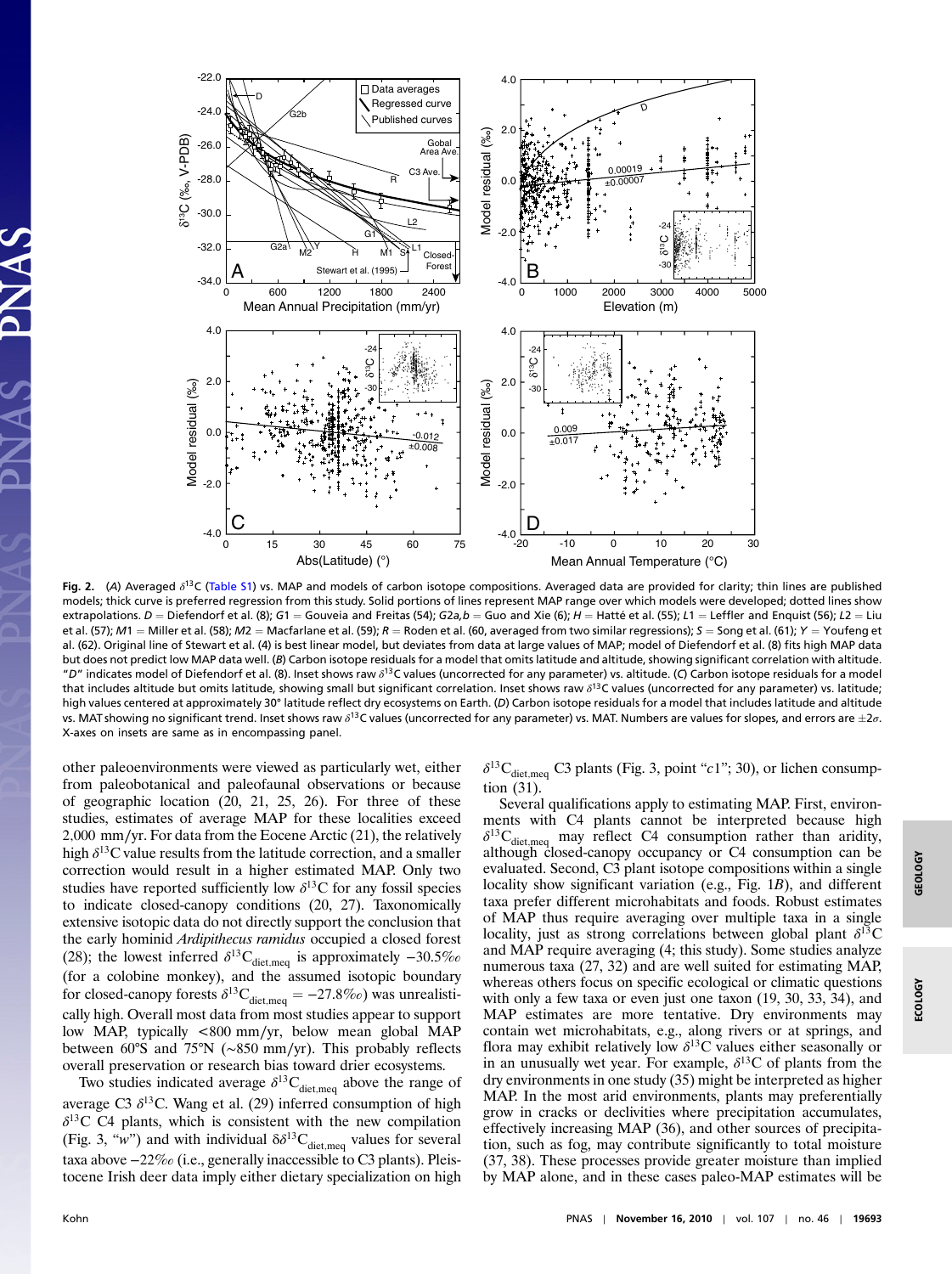

Fig. 3. Paleodietary compositions corrected for altitude and latitude contoured for MAP; this plot permits interpretation of paleoenvironments from carbon isotope compositions of fossil tooth enamel or collagen. Tooth enamel and collagen compositions are averaged across species and corrected for  $\delta^{13}$ C of atmospheric CO<sub>2</sub>, physiological fractionations, altitude, and latitude. Most data plot at MAP ≤800 mm∕yr, i.e., relatively dry environments, although wetter environments are also represented.  $b1 = Bibi$ (51);  $b2 =$  Bocherens and Drucker (63);  $c1 =$  Chritz et al. (30); c2, c3 = Coltrain et al. (32, 20-25 ka and 12 ka);  $c4 =$  Cerling et al. (2);  $d =$ DeSantis and Wallace (26);  $e =$  Eberle et al. (21);  $f1$ ,  $f2 =$  Fox-Dobbs et al. (31, caribou, equid);  $f3$  = France et al. (64);  $i$  = lacumin et al. (65);  $k =$ Koch et al. (19);  $m1 =$  Morgan et al. (18 at 15.5 Ma);  $m2 =$  Merceron et al. (52);  $m3$  = MacFadden and Higgins (20);  $n$  = Nelson (66);  $p1$  = Passey et al. (49);  $p2$  = Palmqvist et al. (27); s1 = Ségalen and Lee-Thorp (67); s2 = Secord et al. (25);  $t1 =$ Tütken et al. (68);  $t2 =$ Tütken et al. (69);  $v =$  van Dam and Reichart (34);  $w =$  Wang et al. (29);  $z =$  Zanazzi and Kohn (33).

maxima. Last, it has been argued that higher past  $pCO<sub>2</sub>$  resulted in lower  $\delta^{13}$ C values for C3 plants, with a dependence of approximately  $2\%$ o/100 ppm (e.g., 39). Eocene pCO<sub>2</sub> estimates of 1,000–1,500 ppm (40),  $\delta^{13}$ C<sub>atm</sub> of −5.5 to −6 (41) and fossil tooth enamel  $\delta^{13}$ C (19, 21, 25, 33) would then imply  $\delta^{13}$ C<sub>diet,meq</sub> of −5 to −10‰. Such high values exceed the range of even C4 plants today (e.g., 11, 42), further supporting a negligible  $pCO<sub>2</sub>$  correction (43).

#### Conclusions

Carbon isotope compositions show a distinct but nonlinear increase in  $\delta^{13}$ C values with decreasing MAP. A regressed expression provides a new basis for estimating MAP from carbon isotope compositions of fossil tooth enamel or collagen, after first correcting for changes to  $\delta^{13}C_{\text{atm}}$ , altitude, latitude, and physiological fractionations. Research bias toward dry ecosystems appears in analysis of paleoecologies. A downward revision in modern  $\delta^{13}C_{\text{ave}}$  for C3 plants may improve models of carbon fluxes and soil  $\delta^{13}$ C values.

#### Methods

Data and methods are described in further detail in SI Text. In brief, data were taken from the literature, preferring large natural datasets that included date of collection, location, MAP, and mean annual temperature. In some instances, specific locations were not provided, and an estimated or average location was assigned based on descriptions in the primary source. Compositions were corrected for secular changes to the composition of atmospheric CO<sub>2</sub> ( $\delta^{13}C_{atm}$ ) to a common  $\delta^{13}C_{atm}$  of -8.00‰ based on modern secular trends (0.023‰∕yr; 44). If not reported, the date of collection was assumed to be 2 yr prior to the date of publication. Nearly all climate data were taken directly from the original publications, and any gaps in climate data were obtained from online and published local meteorological tabulations, or, in the few instances where local data were unavailable, from models. Most

- 1. Jacobs BF, Kingston JD, Jacobs LL (1999) The origin of grass-dominated ecosystems. Ann Mo Bot Gard 86:590–643.
- 2. Cerling TE, et al. (1997) Global vegetation change through the Miocene/Pliocene boundary. Nature 389:153–158.
- 3. Farquhar GD, Ehleringer JR, Hubick KT (1989) Carbon isotope discrimination and photosynthesis. Annu Rev Plant Phys 40:503–537.
- 4. Stewart GR, Turnbull MH, Schmidt S, Erskine PD (1995) <sup>13</sup>C natural abundance in plant communities along a rainfall gradient: A biological integrator of water availability. Aust J Plant Physiol 22:51–55.

data are for whole leaves, and for nonleaf data, isotopic offsets were applied as recommended by the authors. Where no recommendation was made, offsets of −2‰ and −0.5‰ were assumed for soil organic matter and leaf litter, respectively (15, 45). It may be argued that environmental parameters other than MAP correlate better with leaf  $\delta^{13}$ C, such as potential evapotranspiration, water deficit, or growing season precipitation. Although such parameters may be calculated in modern settings, they involve additional variables (e.g., seasonal temperature or precipitation) that may be difficult to constrain in paleoenvironments. Modern data show sufficiently strong correlations with MAP to allow MAP inferences.

Prior to regressions, data were averaged over all C3 plant species at an individual site. This averaging approach differs markedly from all other studies except Stewart et al. (4), whose dataset was over 40 times smaller. Assignment of sites was based on how authors reported their data, i.e., if authors distinguished one set of analyses from another then they were treated as separate sites. Understory, midlevel canopy, and upper-level canopy compositions were distinguished in tropical forests, and analyses from different years were considered as different sites. The total dataset has approximately 570 sites (∼95 usable sites from ref. 8) and is especially dense at low MAP (Fig. 1C). Many different regression approaches were tested to relate carbon isotope composition to MAP. Averaging data over small MAP ranges (e.g., <100, 100–200, 250–300 mm∕yr, etc.) resulted in the highest correlation coefficients (c. 0.95), but this approach is compromised by requiring a priori corrections for altitude and latitude. Instead, the preferred and simpler approach involved regressing  $\delta^{13}$ C vs. altitude, latitude, and log<sub>10</sub> (MAP  $+m_o$ ), where  $m<sub>o</sub>$  is an offset that is determined iteratively and ensures that the intercept of the regression is finite. An alternative regression with Δ as the dependent variable was also calculated. Outliers at  $\pm 3\sigma$  from local means were removed iteratively and represent approximately 4% of sites. Understory compositions from dense forests were also omitted (∼2% of sites). Data from Schulze et al. (35) for MAP = 130–250 mm/yr deviate significantly from global data trends. These data represent >50% of data in that precipitation range and were collected in a single month during a wet year. To avoid bias compared to other datasets, the Schulze et al. data for <200 and for 200–250 mm∕yr were averaged to separate values.

Global distributions of precipitation between 60°S and 75°N latitudes were estimated from 2.5° grids obtained from the Global Precipitation Climatology Center (GPCC) and averaged over 20 yr (1986 to 2005) [\(http://](http://gpcc.dwd.de) [gpcc.dwd.de](http://gpcc.dwd.de)). Global plant biomass was either assumed to increase linearly with precipitation or taken from compilations of C3 plant biomass vs. latitude (46), with precipitation vs. latitude for vegetated areas determined from GPCC. The global average C3 value was then predicted by using the fitted curve to model  $\delta^{13}$ C vs. MAP, ignoring low  $\delta^{13}$ C understory, which represents a negligible fraction of total leaf biomass in the tropics (47, 48). Both methods give comparable results (-28.4 vs. -28.5‰, respectively). Note that these calculations ignore corrections for altitude but include a latitude correction of approximately −0.3‰.

For comparison to herbivore tooth enamel and collagen compositions, correction for changes to  $\delta^{13}C_{\text{atm}}$  over geologic time was made based on the  $\delta^{13}$ C of benthic foraminifera as adjusted for calcification temperature (41; see also refs. 25 and 49). No dependence of plant  $\delta^{13}$ C on atmospheric  $CO<sub>2</sub>$  concentrations was considered because experimental data show no consistent resolvable relationship for  $pCO<sub>2</sub>$  between 200 and 1,300 ppm (43). The effect of this assumption is further discussed. Compositions of fossil teeth and collagen were converted to paleodietary plant composition by subtracting 14‰ (42) and 5‰ (50), respectively, except for three studies that focused exclusively on tooth enamel from bovids younger than 10 Ma (30, 51, 52); for these a larger tooth-diet offset of 14.5‰ was used (53). All paleodiet compositions were converted to Δ, and modern equivalent compositions ( $\delta^{13}C_{\text{det,meq}}$ ) were calculated for  $\delta^{13}C_{\text{atm}} = -8.00\%$ .

ACKNOWLEDGMENTS. The editors and reviewers are thanked for helpful comments. Funded by National Science Foundation Grant EAR0819837.

- 5. Schulze E-D, Ellis R, Schulze W, Trimborn P, Ziegler H (1996) Diversity, metabolic types and  $\delta^{13}$ C carbon isotope ratios in the grass flora of Namibia in relation to growth form, precipitation and habitat conditions. Oecologia 106:352–369.
- 6. Guo G, Xie G (2006) The relationship between plant stable carbon isotope composition, precipitation and satellite data, Tibet Plateau, China. Quatern Int 144:68–71.
- 7. Keeling CD, Piper SC, Heimann M (1989) A three-dimensional model of atmospheric CO<sub>2</sub> transport based on observed winds: 4. Mean annual gradients and interannual variations. Aspects of Climate Variability in the Pacific and Western Americas, ed D Peterson (Am Geophysical Union, Washington, DC), 55, pp 305–363.